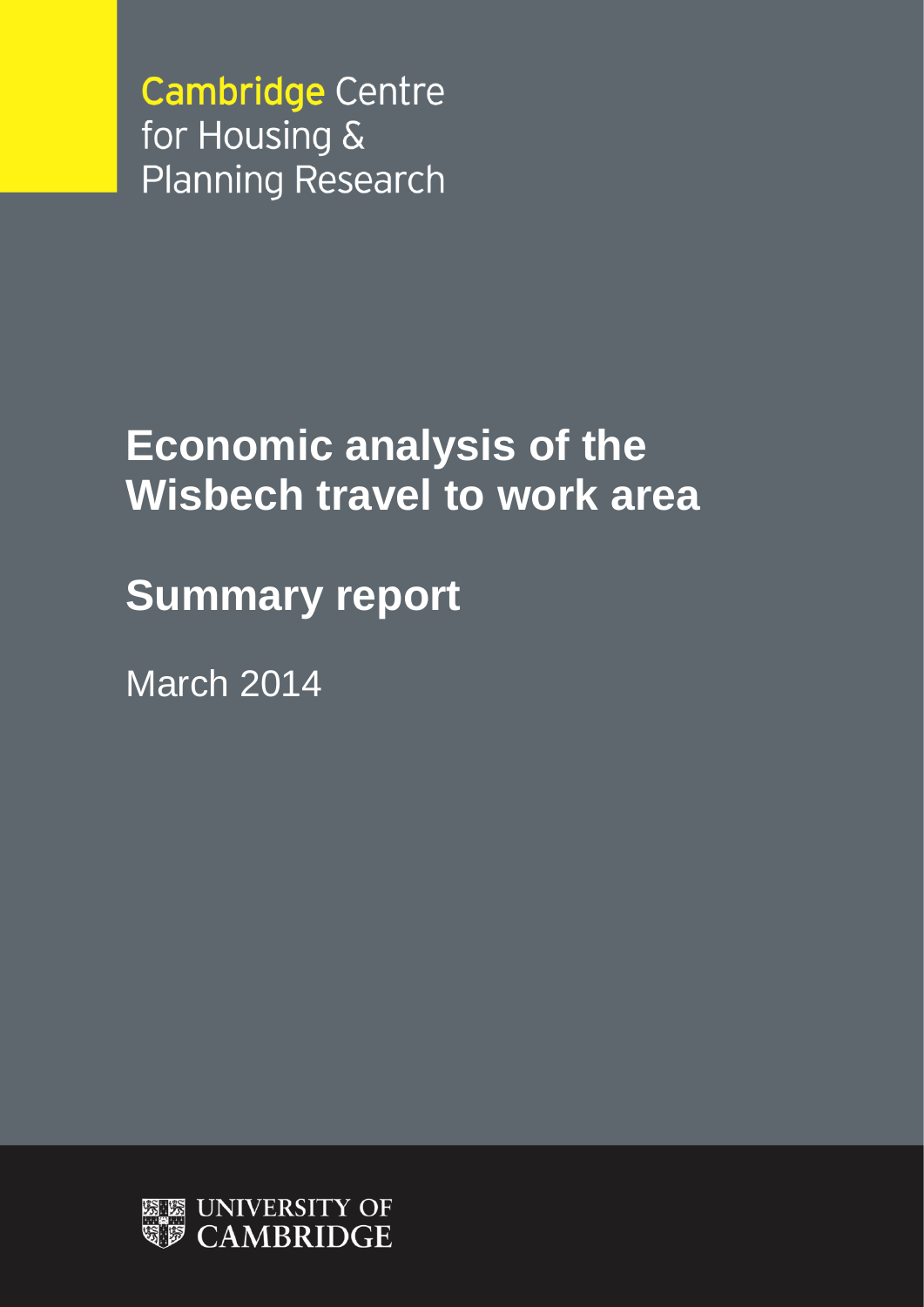# **1) Introduction**

The University of Cambridge was commissioned to undertake an economic analysis of the Wisbech travel to work area in order to help address the current and future challenges facing Wisbech and to maximise the opportunities available to the town and its surrounding area as set out in the Wisbech 2020 Vision (Cambridgeshire County Council and Fenland District Council 2013).

One of the key action points set out in the Vision statement was to produce a report providing a steer on which key economic sectors the Wisbech area should focus upon and to analyse the competitive strengths as well the potential constraints to the growth of these sectors.

The aim of the research was to analyse:

- The current economic profile of Wisbech travel to work area (TTWA);
- The sectors of the local economy most likely to have potential for future employment growth and higher productivity levels under different macro-economic scenarios; and to
- Make recommendations on ways to support a high value-added growth strategy.

The research was funded by the University of Cambridge, Cambridgeshire County Council and Fenland District Council.

## **2) Wisbech TTWA economic sectors**

For each of the sectors listed below, the report considered the constraints to growth that the individual sectors face, specific to the Wisbech TTWA, and also began to identify ways to overcome these challenges and deliver measured growth.

- 1. Agriculture/horticulture and food manufacturing sector (agri-food)
- 2. High value manufacturing sector
- 3. Logistics and storage sector
- 4. Construction sector
- 5. Retail sector
- 6. Business administration and support services
- 7. Tourism sector cultural industries
- 8. Role of the port in relation to retail, leisure and tourism
- 9. Creative industries sector
- 10. Clean-tech renewables sector
- 11. Public sector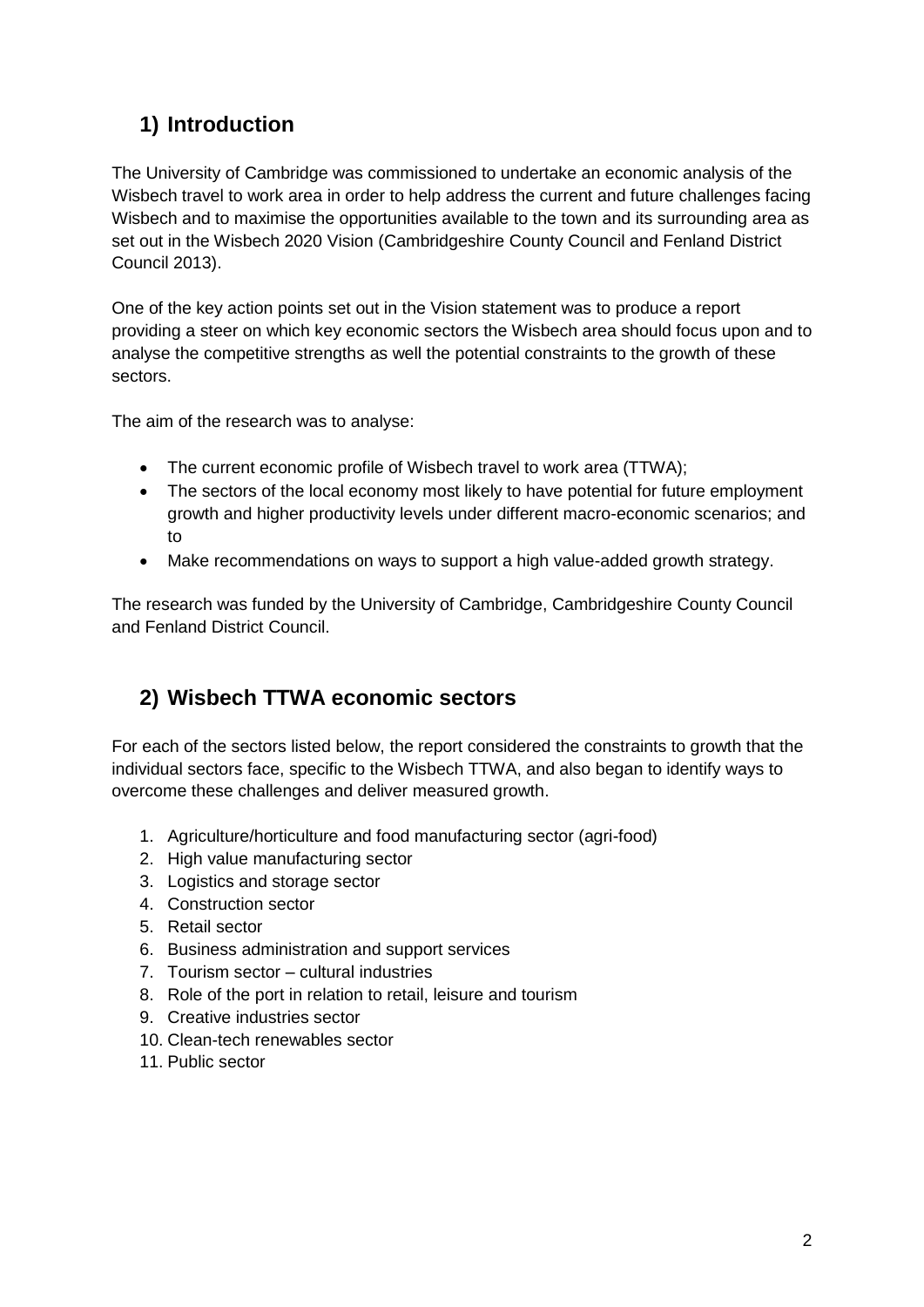# **3) Analysis of the economy**

A detailed data analysis of the Wisbech economy showed that the largest industrial sector in terms of employment was manufacturing, of which food manufacturing was the largest subsector with 48.6% of manufacturing workers. The analysis produced location quotients  $(LQ)^1$ for the Wisbech TTWA and compared these with those of the district, county, region and nationally. A LQ which is over 1 indicates that the industry's labour force is proportionately larger in the area compared to the national proportion. The largest LQ was observed in agriculture (5.05). Manufacturing was the second (2.33), within which food manufacturing had a very significant LQ of 8.19. The change in LQ by industry over the inter-census (2001- 2011) period was also analysed. The share of agriculture saw the largest growth (1.37). Manufacturing showed the second largest growth (0.90).

# **4) Potential for economic growth**

A number of different sectors were analysed for their future economic potential. Detailed growth scenarios were then developed for the agriculture/horticulture, food-manufacturing and retail sectors in the Wisbech TTWA due to the stronger economic potential for these sectors based on existing data. Key findings showed that:

- In 2010 the agricultural gross value added (GVA) in the WFA was estimated at around £19 million – an increase by £6 million from 2001.
- The latest GVA for the food-manufacturing sector was £54 million, increasing by £11 million from 2001.
- The GVA in the retail sector was £45 million in 2010, which suggests a recovery from the nation-wide recession in 2009 and an increase from £32 million in 2001.

An estimate and future projection of GVA was made for each sector. GVA measures the contribution to the economy of individual producers, industries or sectors. The analysis showed that there is potential for strong GVA growth in the agriculture/horticulture and food manufacturing sectors. In the robust macro-economic scenario (which seems more likely to be achieved now that national economic growth forecasts have improved), if a high valueadded growth strategy is adopted then the combined GVA of the agri-food sector could be £139 million by 2030, compared to £73 million in 2010. This sector can therefore make a considerable contribution to the local economy and this highlights the benefits of continued investment in the sector.

The analysis shows that the likely GVA contribution from the retail sector is weaker than agriculture/horticulture and food manufacturing. In consultation with the project steering group, the retail sector was not taken forward for specific stakeholder consultation, based on its weaker growth potential.

<sup>1</sup>  $1$  A location quotient (LQ) is a way of quantifying how concentrated a particular industry, cluster, occupation, or demographic group is in a particular area or region as compared to the nation. It is a ratio that compares the chosen area to a larger reference region according to some characteristic or asset.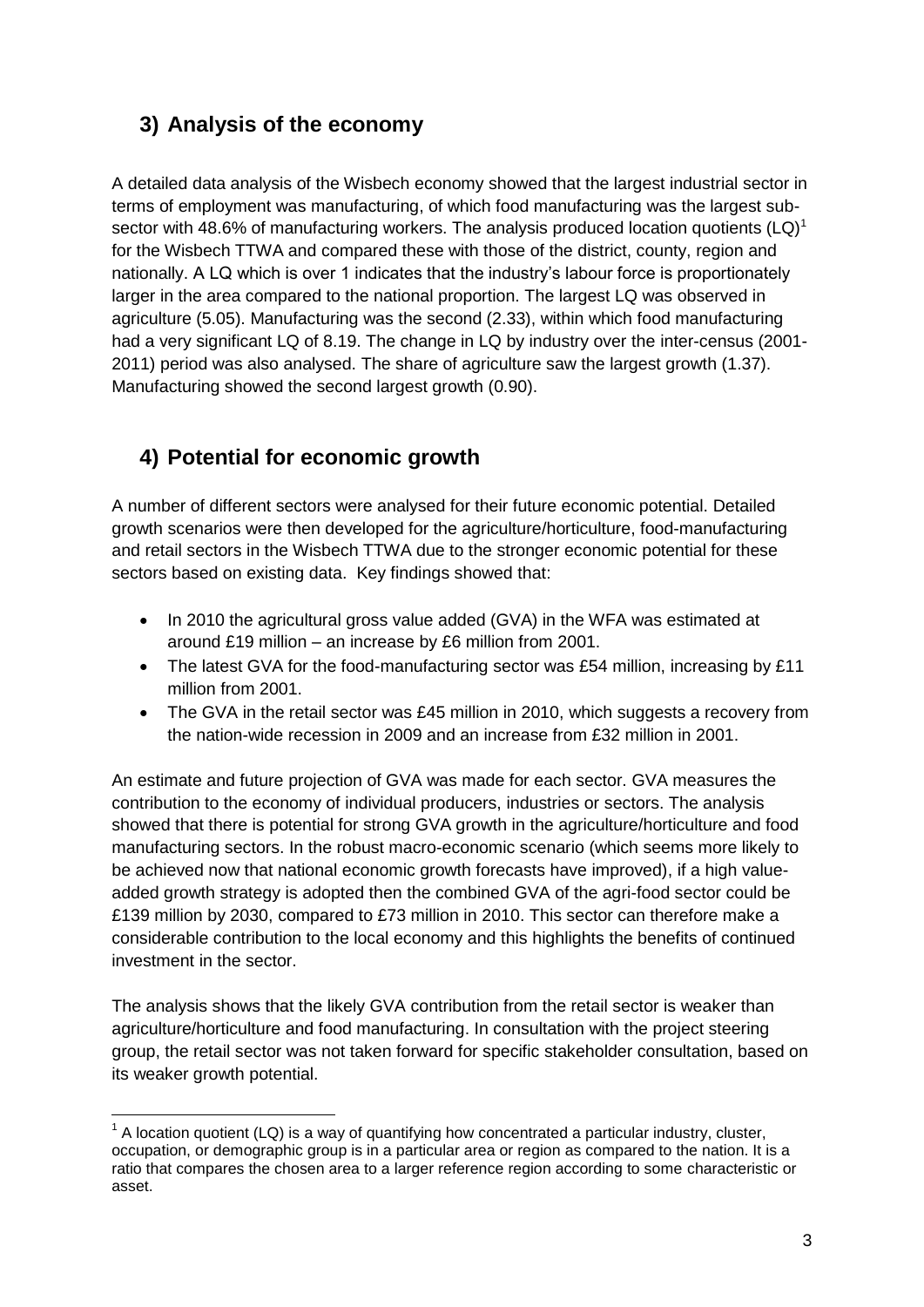The research identified the agriculture/horticulture and food manufacturing sectors – collectively called the agri-food sector – as the part of the local economy most likely to achieve future growth.

From the other sectors analysed, there was economic potential within these, although the analysis suggested the agri-food sector had the greatest economic potential. However, there are still potential opportunities for smaller economic gains to be made in particular sectors such as the clean tech renewables sector and its associated supply chain, the logistics and storage sector based on its direct relevance to the agri-food sector and construction sector based on investment in niche markets which is detailed on pages 5, 6 and 9 within the appendices. Although it was not explored in the research, FDC is optimistic that the clean tech sector has potential to be a growth sector, particularly with the growing national interest in energy security, but potential supply chain opportunities would need further investigation.

# **5) The agri-food sector**

The agriculture/horticulture and food manufacturing sectors are highly interrelated and form a mature and well-established cluster in the Wisbech TTWA. Its strength has been an important source of stability for the Wisbech local economy, particularly through the recession, with the number of jobs across the sectors remaining broadly constant between 2001 and 2011. In addition to quantifiable contributions to the local economy, the agri-food sector is also more embedded within the economy than other sectors because of the diverse range of businesses it supports across the entire food chain.

In the Wisbech TTWA, the agri-food sector supports a large number of farmers and producers growing arable crops and traditional vegetables, such as potatoes, onions and sugar beet, as well as ornamental plants. It also supports a large and diverse range of other businesses relating to areas of food, drink, manufacturing, storage and distribution, including hauliers, packers, wholesalers and merchants, food and drink manufacturing as well as financial, legal, construction and tourism enterprises. The majority of businesses are interrelated, also sourcing a high percentage of their produce from local farmers and growers. When induced impacts of spending by those employed in the sector are added to the indirect effects in other industries, the overall contribution to the local economy is significant.

However, the sector also faces major challenges to which businesses need to respond in order to sustain growth and productivity. These include rising global demand and food prices; a growing UK food trade deficit; increased input costs; intensified competition from emerging markets; changing domestic consumer behaviour; intensified retail competition and issues relating to climate change and environmental sustainability.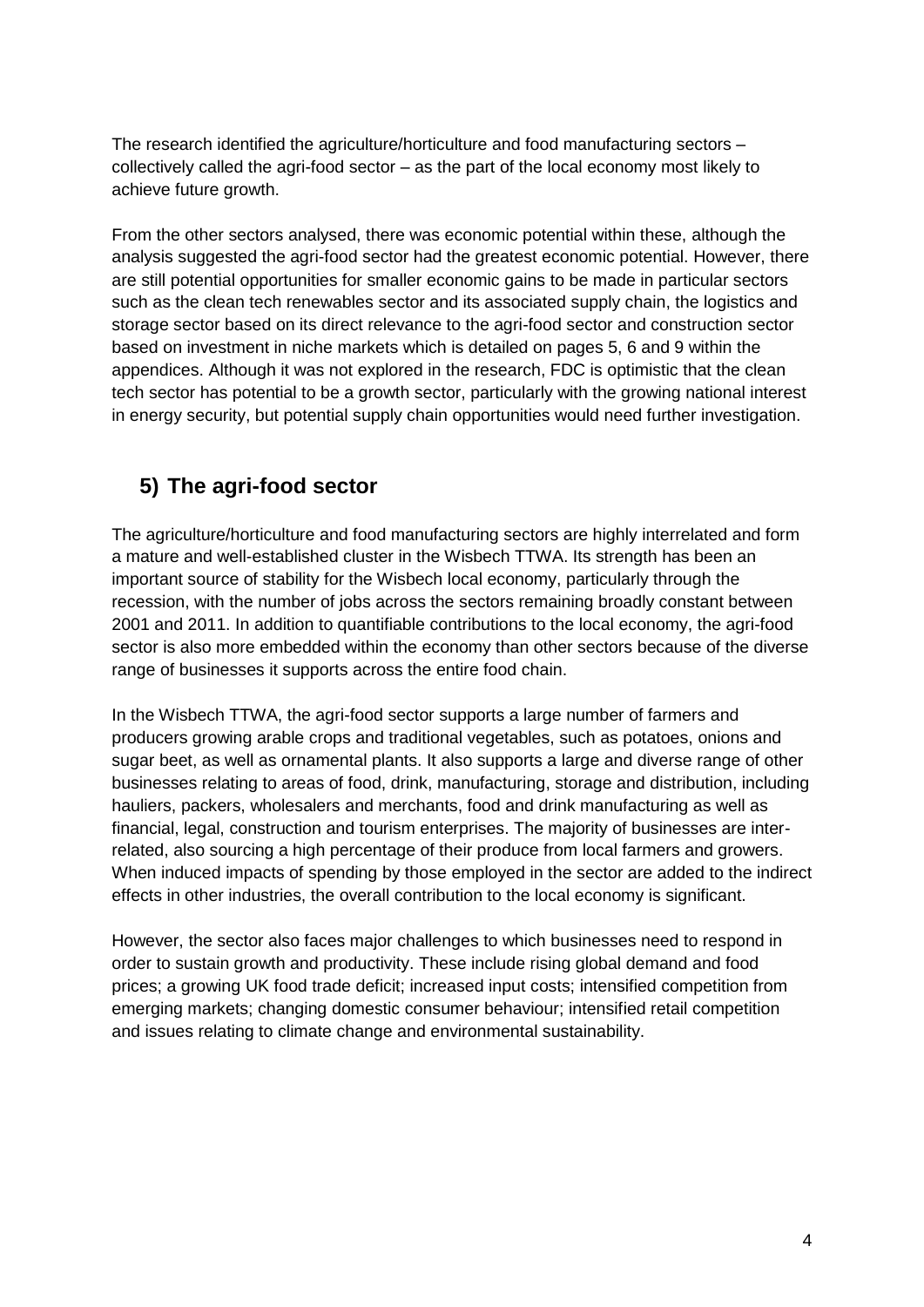# **6) Strengths of the Wisbech TTWA**

The research identified a number of competitive strengths in the agri-food sector in the Wisbech TTWA, including:

1. High quality land in terms of soil.

*"The quality of the land is the main thing. There is strong demand for what we grow. For potatoes this area is renowned for their keeping ability. There is a known brand name for our produce". (Agriculture business)* 

- 2. A strategic location for food production, storage and logistics.
- 3. Numerous agri-food related businesses and engineering supply chains already operating in the local area.

*"This is a key centre for growing produce and all the support industries you need are here too. For machinery and chemical inputs, there are local companies to provide all the inputs needed on tap". (Agriculture business)*

- 4. A relatively low cost base, including relatively low labour costs and land costs.
- 5. An easily available, well organised supply of largely migrant labour for seasonal work.

*"A key strength of the location is being able to pool labour locally, especially for the seasonal*  work, around half our season workers are Eastern European migrants living locally and half *are British born locals who return each year". (Horticulture business)*

- 6. Regional funding opportunities e.g. the Eastern England Agri-Tech Growth Initiative.
- 7. Support for business growth through established supply chains in the engineering and agri-food sectors.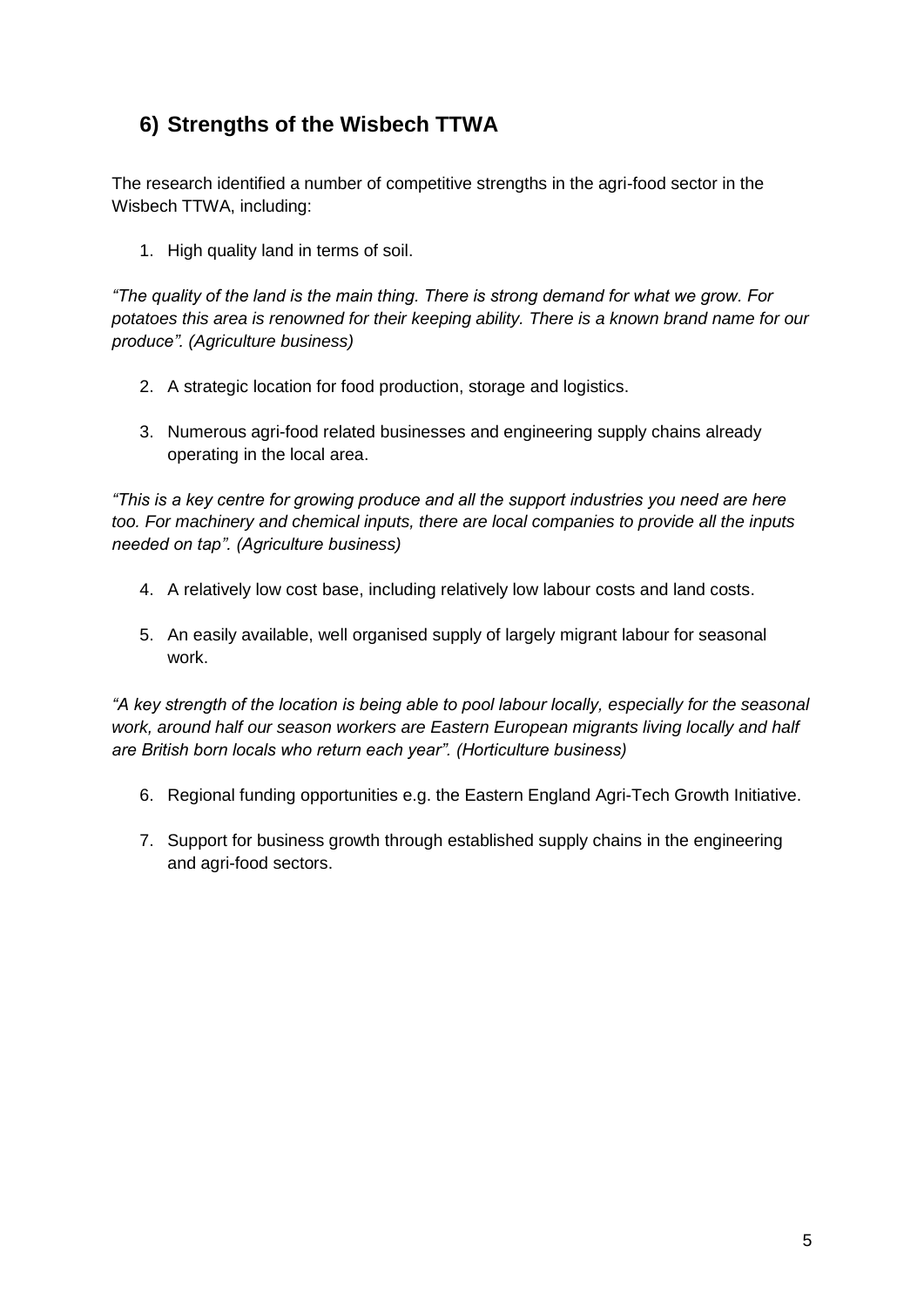# **7) Constraints on growth in the Wisbech TTWA**

The research also identified a number of constraints on the growth of agri-food businesses in the Wisbech TTWA, including:

- 1. The location is perceived to be disadvantaged being on the edge of the county.
- 2. The perceived quality of the living and working environment acts as a deterrent for incoming professionals to locate in the TTWA.
- 3. Weaker infrastructure, such as poor transport links, affects its connectivity.
- 4. The competitive threat from the growth of neighbouring agri-food clusters, such as Spalding.
- 5. Low birth rate of new business enterprises and 'move-on' space.
- 6. Dependency on multinational companies which is a risk if they divest from the area.
- 7. Issues related to a shortage of certain skills in the local labour market e.g. technical skills.

*"The job becomes more technical every year. For example, all the machines are computerised. But the average age of employees is 50 or over. We need local technical knowledge to increase and support in this would be useful. If we could manage to employ someone with the IT skills we need it would be useful. Agriculture teaching has to include IT and technology. We desperately need skilled labour for these machines. For example, I have been trying to buy a sprayer for £240,000. But we need a trained man to use it. Someone*  with the technical knowledge to use the satellite control etc. There is a desperate national *shortage of trained machine operatives". (Agriculture business)*

8. Difficulty attracting young people into the agri-food, manufacturing and engineering sectors.

*"For agriculture there is a stigma in education, even though food production is the biggest manufacturing industry in the UK. But it is not seen as attractive to young people". (Agriculture business)*

9. A weak business network and lack of knowledge of local developments.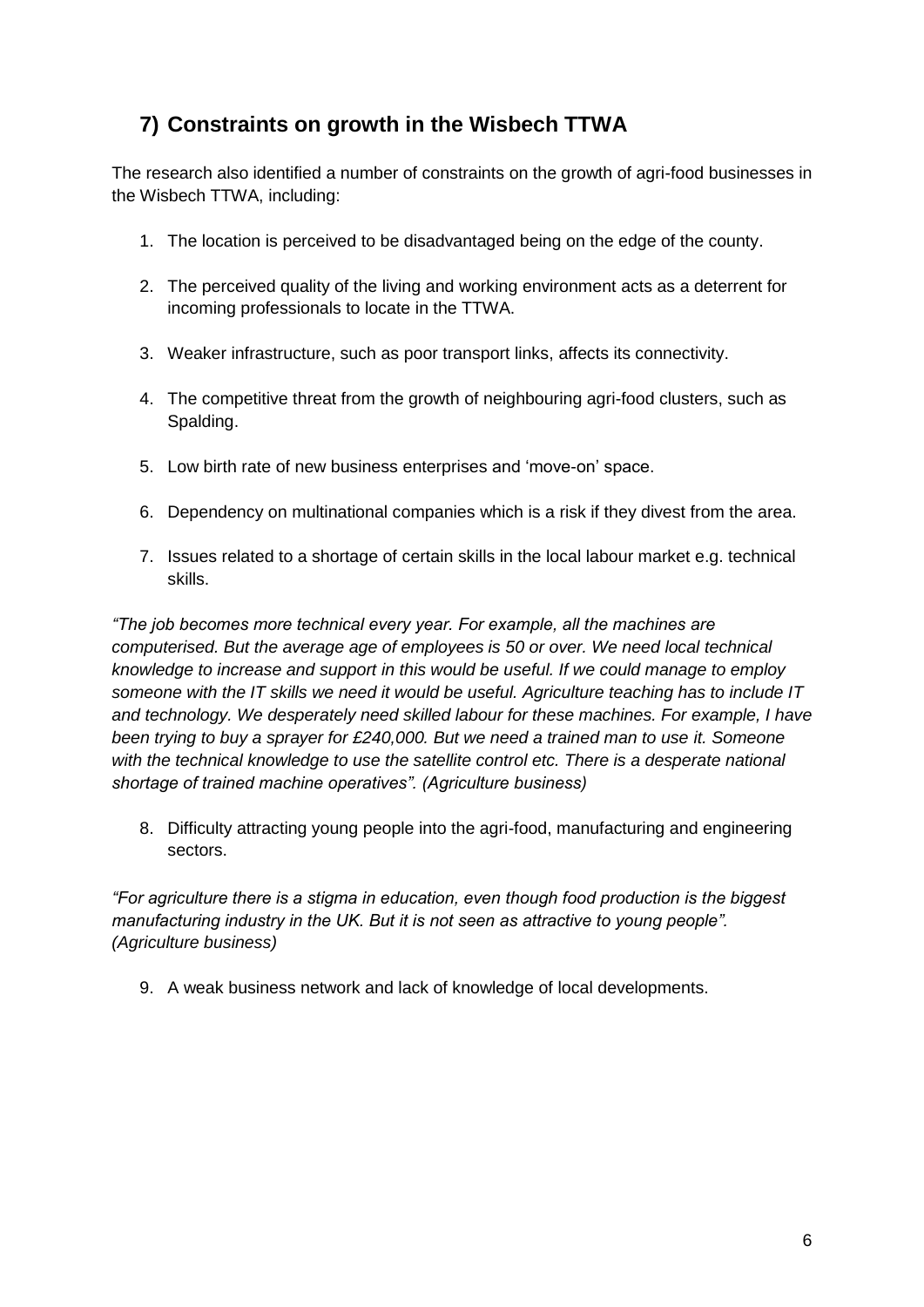# **8) Business strategies for growth**

The research identified the range of agri-food business strategies already being implemented in the Wisbech TTWA to build on the strengths and respond to the challenges. These include:

#### **1. Adopting innovation and new technologies**

In the Wisbech TTWA, interviews with food producers and growers found that investing in precision farming techniques and adopting new process technological innovations includes, for instance, investing in the latest innovations in chemical inputs such as fertilisers and pesticides, and plant breeding capabilities.

*"We have also focused R&D on ways to prolong the growing season through introducing autumn bedding plants, selling Christmas trees, mail ordering and extending their packaging facilities. This also offers longer term employment and greater job security to our employees". (Horticulture business)*

The stakeholder consultation found that there is also a constant focus on upgrading agricultural equipment and growing facilities, including investing in state-of-the art equipment and facilities.

#### **Case study - large scale high value grower – horticulture produce**

The independent company was founded fifty years ago and relocated to the Wisbech area from Long Sutton in 2006, with the site covering 14 acres. The company specialises in the production of quality young plants, having over 2000 varieties of plants to satisfy customers' needs and stockholdings throughout the season. It constantly works with plant breeders to develop new varieties. When the company relocated, it invested in state-of-the-art glass houses which have the latest computer controls and equipment including underground and above ground heating, lighting, shades, sprinklers and automatic ventilation to provide optimal growing conditions and increase efficiency and productivity.

**Case study - large international food and drink group – low value canning production**  An international food and drink group specialising in sourcing quality products and ingredients from around the world. They manufacture food and drink products across stateof-the-art manufacturing sites and deliver products to retailers, wholesalers, foodservices and industrial customers through an international supply chain, employing over 6,000 people and operating 14 major food and drink production sites. The company completed acquisition of a competitor's canning operations in 2011 at Wisbech and Long Sutton which collectively employs over 1,000 people. They are committed to investing in their newly acquired factories and sustaining their supply chains in general to achieve greater vertical integration and economies of scale. The acquisition of the Wisbech site significantly expands the company's portfolio of branded and customer own label products in the canned foods sector to respond to consumer demand.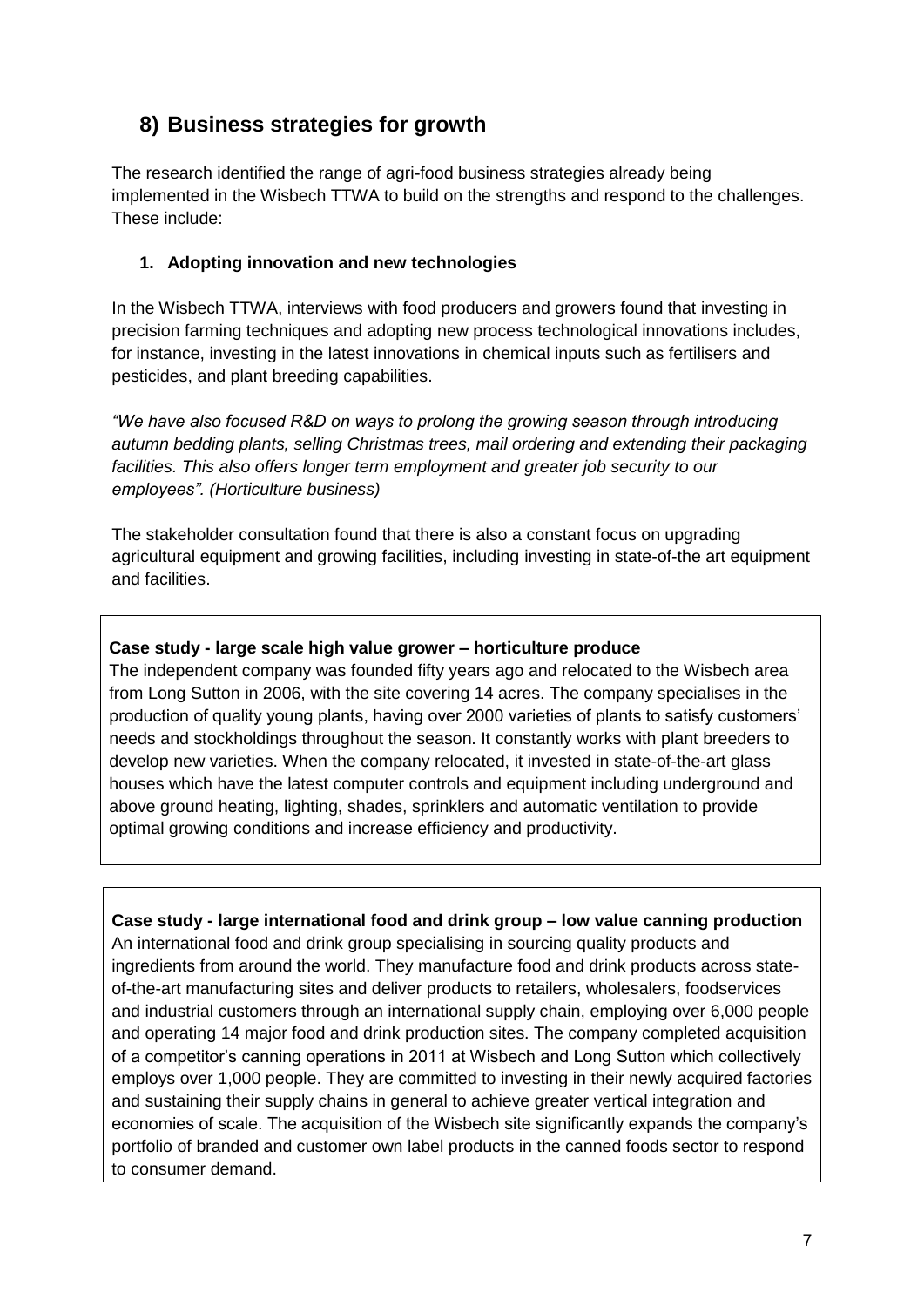### **2. Achieving economies of scale**

Growers interviewed said that they look for economies of scale and ways to increase yields and efficiency. It is a highly technical and professionalised industry. Smaller growers often join cooperatives to market their produce.

### **3. Targeting customers to develop product innovations**

Agri-food companies need to anticipate and meet new consumer preferences so that they retain and or increase their share in the segment of the market that is growing e.g. convenience and healthier products.

## **4. Moving business further up the supply chain**

There is scope for businesses to move up the supply chain in order to increase profit margins. Some farmers and growers who were interviewed add value to their output and receive greater income through primary food processing. The interviews found that food manufacturers and secondary processors equally add value through introducing food wholesaling and distribution to their operations.

## **5. Looking for security in the supply chain**

A range of strategies are used to increase security for growers and producers, including joining cooperatives.

### **Case study - low value arable farmer-owned co-operative for storage, marketing and distribution**

This farmer-owned co-operative markets and stores grain on a large scale for around 1,200 farmers. They act as an intermediary for farmers and food manufacturers to achieve economies of scale in storage and marketing and provide market information to farmers. Investment costs are high and several million pounds has recently been invested in storage facilities at a Wisbech site.

## **6. Focusing on local provenance and reducing import penetration**

Focusing on self-sufficiency and locally known provenances not only helps to mitigate pressure on business margins but also supports local producers and manufacturers. Food localism and encouraging local food networks to reduce food miles is therefore a growing trend for businesses to capitalise upon.

*"We only buy in from other Cambridgeshire growers so we support local businesses. It states on the label that the apples are grown and pressed in Cambridgeshire".*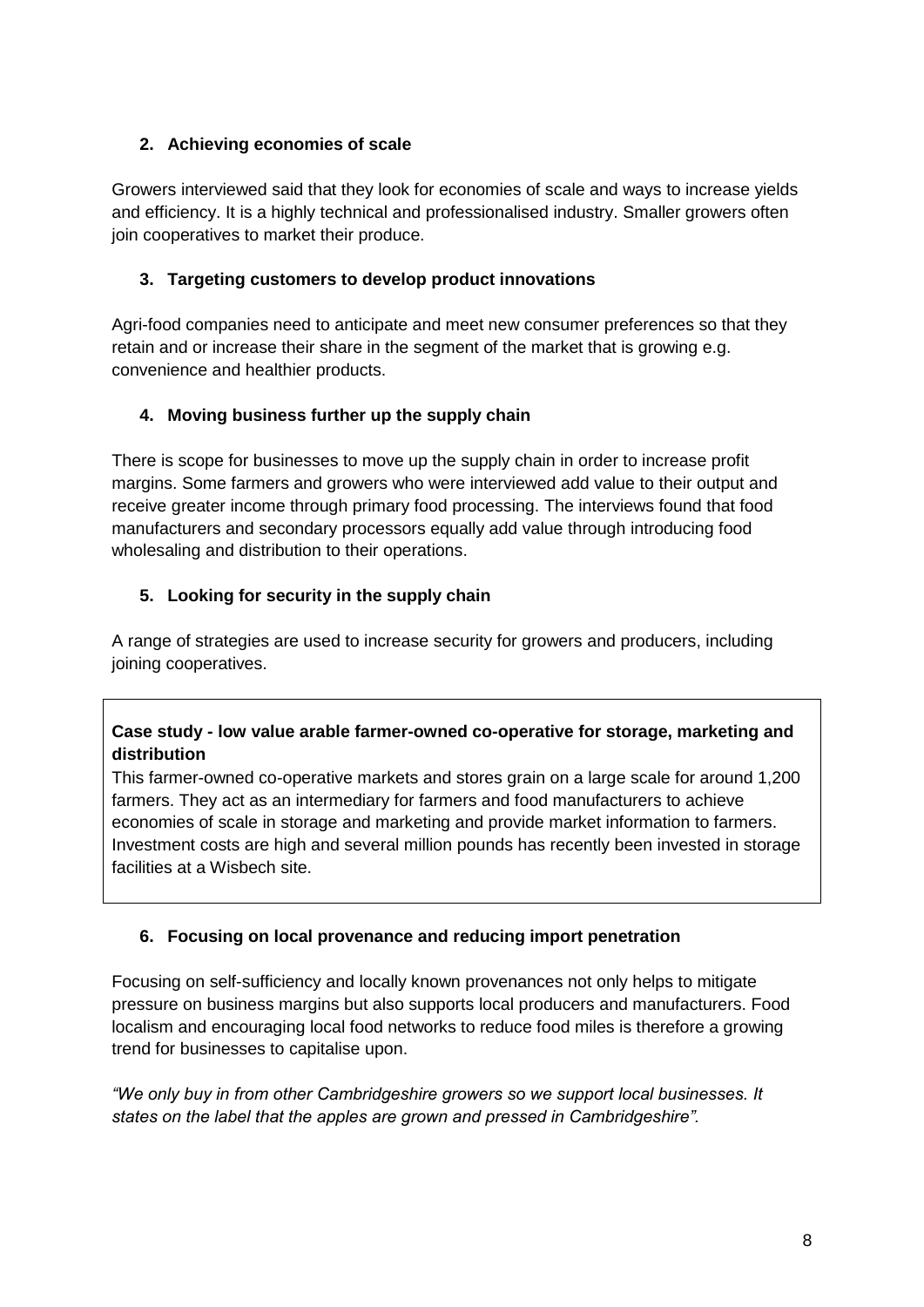### **7. Diversifying into new activities**

A number of strategies can be pursued to diversify agri-food businesses in order to add value to the business, increase incomes and sustain growth. With regard to farmers and producers, these options include for instance, renting out buildings and service provisions, setting up shops, catering and accommodation facilities as well as developing tourism activities. Farmers and employees, in effect, supplement their income as well as find employment alternatives in-situ through these means.

*"The livery income helped the farm through hard times in the winter months". (Agriculture business)*

#### **8. Developing skills, training and opportunities for new employees**

As the industry becomes more sophisticated and traditional labour-intensive farming work declines, the demand for higher level and technical skills are needed, for instance, in mechanisation, quality control, ICT and production science as well as higher levels of management skills able to run increasingly large and complex business operations.

*"We are committed to investing in employee skills, launching a range of training apprenticeship schemes in-house, which also includes a paid internship scheme and extension of our on-going graduate training scheme which Wisbech employees can benefit from so that they can update their skills as required". (Food processing business)*

#### **Case study – large high value input supplier**

The company employs 300 across 26 depots nationally, of which 30 staff are specifically in its HQ in Wisbech. Half of its total employees work in customer services and agronomic relationships. Training is carried out in-house as the industry is highly skilled, with relatively unique technical and scientific specialisms required. The company recruits from a strong and growing national labour pool, particularly of young professionals who perceive agri-tech sector to be a highly respected profession. There has been no issue recruiting locally, although the higher earning professionals working in the HQ do not necessarily live locally.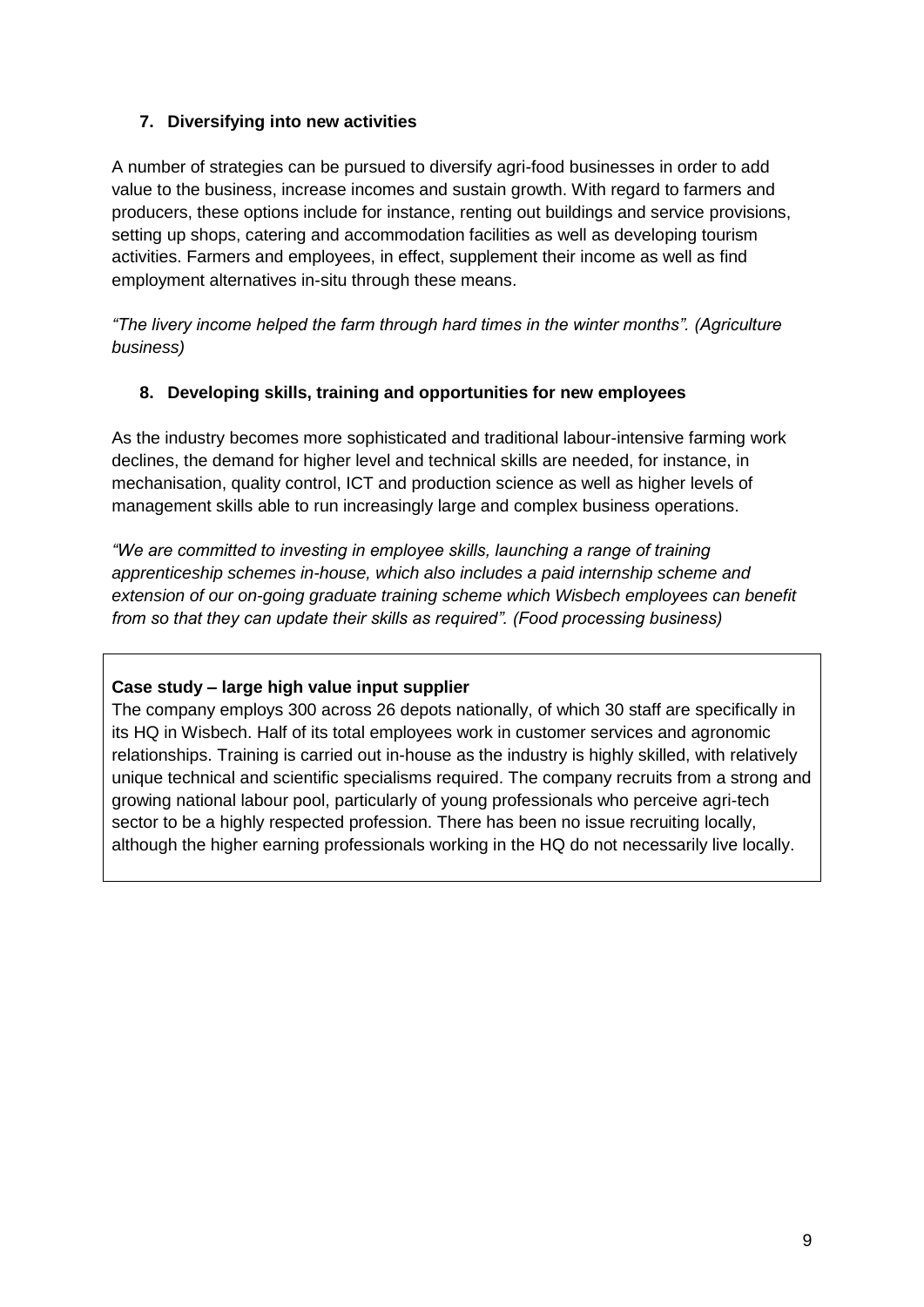# **9) Recommendations**

The research shows that there is potential for growth in the agri-food sector in the Wisbech TTWA. However, relying on strong overall macro-economic growth alone will not generate the added value to the local economy that the sector has the potential to deliver. Businesses need to further develop high value oriented strategies, particularly if the macro-economic environment remains weak. This means innovating and developing business strategies that will increase skills and invest capital and labour in producing higher value products e.g. through technological innovation and economies of scale.

Capitalising on the fact that agri-food is already Wisbech's dominant sector is recommended, focusing on opportunities to scale-up its economic potential, which can be completed in a shorter timescale than creating the environment for developing new specialisms in emerging sectors where it is currently underrepresented, such as green tech, renewable energy and marine engineering. However, FDC are optimistic that a longer term strategy delivered through the Fenland Enterprising in Education and the LEP Skills Service projects to improve higher end skills and utilise assets such as the port could derive economic gains, albeit smaller in scale to that of the agri-food sector. Although this was not explored through the research, this would reduce the town's vulnerability to dependence on multinational companies based in the agri food sector. The research suggests that Wisbech TTWA would find it difficult to compete against other well-established clusters where strong forecast employment growth is anticipated nationally, such as business and professional services. Strategies based on creating high value-added economies with anticipated growth of sectors linked to the knowledge economy may be unrealistic for a local economy like Wisbech TTWA.

Focusing on high value-added sectors tends to require higher skills levels and at the moment there is likely to be a mismatch between the skills required to meet the demands of these new sectors and the skills currently available in the Wisbech TTWA labour market. A strategy designed to address this issue needs to be in place. In the meantime, to reduce economic inactivity and raise employment rates, a local economy also needs to provide significant numbers of jobs at lower skill levels. The agri-food sector is ideally placed to provide these jobs. Horticulture production is particularly labour intensive, employing large numbers throughout the year to sow, harvest and process crops. At the same time, there are opportunities to up-skill its existing workers and recruit new employees at higher remuneration levels where required.

The agri-food sector is progressive, with businesses adopting strategies to improve growth in productivity in response to emerging global trends. Attracting and supporting investment required to enhance this growth needs to be a priority at all strategic levels of government.

Many of the recommendations focus on the need to strengthen networks for business, for innovation, with research and with other industry clusters.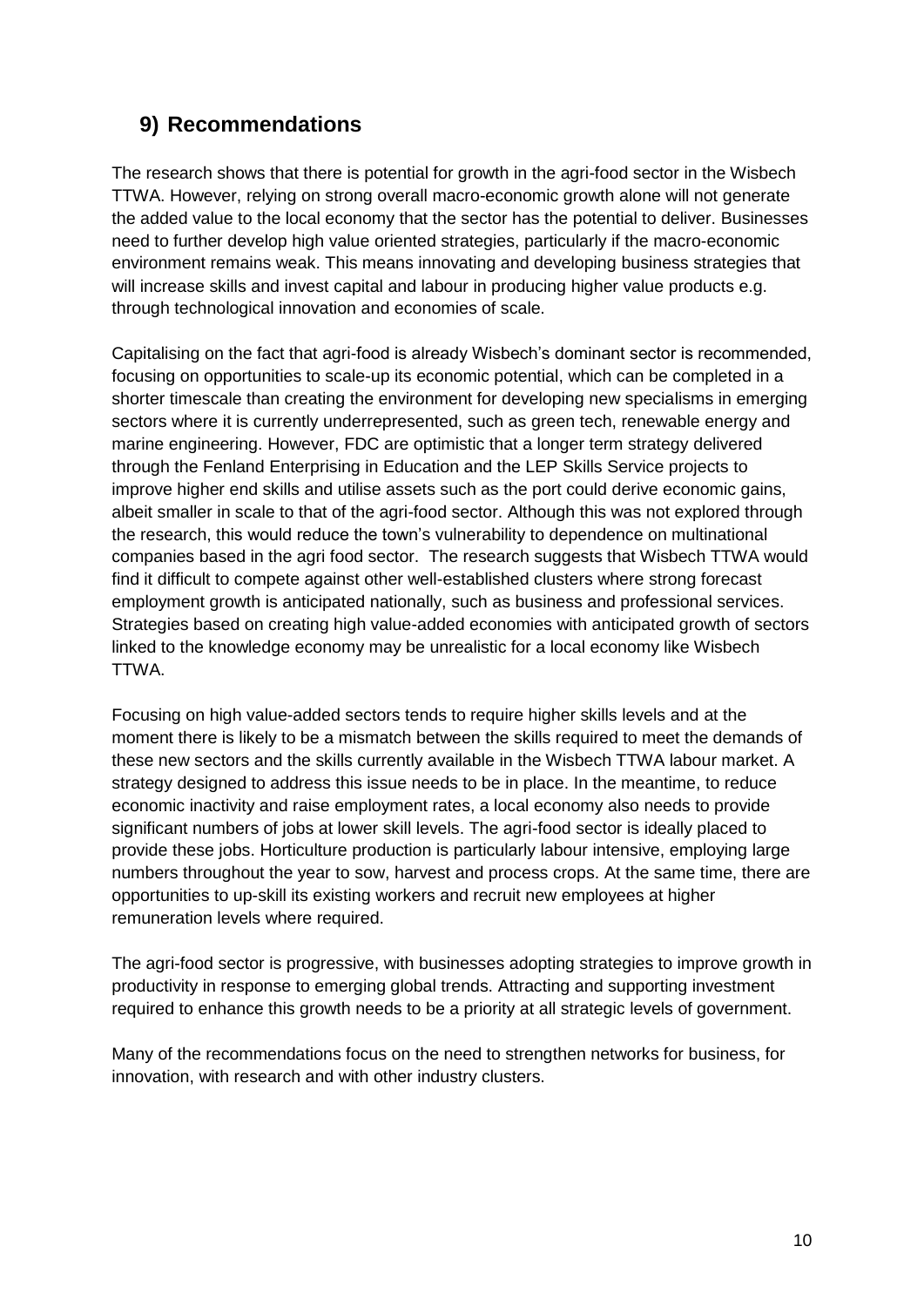### **1. Skills development**

There is a need to develop labour force skills in different ways. For example, to attract higher skilled workers to locate in the TTWA rather than commute through place making and investment in housing, retail and education; to increase skills of the existing labour force in the area e.g. through in-house training programmes and wider collaborations; and more generally to promote the agri-sector as a viable career path.

Business-led skills development can be supported to develop opportunities to meet demand through tailored apprenticeship schemes. It will remain important to continue working in collaboration with the College of West Anglia to deliver programmes to meet the needs of local businesses and to support local employment opportunities in the agri-food sector, particularly with a focus on stemming the out-migration of school leavers.

The College of West Anglia has collaborative initiatives with local businesses to identify problems and work through solutions to improve business growth potential, focusing, in particular, on management skills, ICT and marketing/selling skills. A distinction needs to be made, however, between small and medium sized companies, focusing on their specific issues. A one-size-fits-all approach, e.g. in relation to training and business advice, would not work.

Particular skills are needed in the agri-food sector (CCC 2012). For example:

- Young, highly skilled operators for large, complex and computerised machinery;
- Managers with a balance of technical and management skills to promote growth and efficiency;
- Scientists and professionals wishing to specialise in this sector e.g. engineers, bankers, accountants and solicitors;
- New leaders and entrepreneurs to drive the sector forward, create new products and enterprises and support growth needs of existing entrepreneurs.

To compete, the agri-food sector needs to demonstrate the career potential it has to offer, particularly by focusing on 14-16 year olds as they make career choices, and demonstrating innovative ways to attract the young e.g. through schools, offering diplomas, vocational training, apprenticeships, internships, mentoring, attracting career changers by explaining how transferable skills are valuable to sector and through retraining opportunities e.g. flexible postgraduate provision in mechanisations and supply chain management. This requires sending positive messages to influencers e.g. careers services; and making sure conditions of employment are competitive and rewards to potential new entrants attractive. It also means collaborating in national initiatives to develop skills and career paths in agri-food so that Wisbech employers can tap into a higher skilled national labour pool.

As businesses innovate and focus on strategies of higher value processing and products, it will require up-skilling both for managerial and the elementary labour force, albeit in different ways. Firstly, managers need to improve skills of product selection to work out what kind of product portfolio optimises their business output, and need the skills and knowledge to subsequently plan the optimal allocation of labour and capital input. Marketing skills to sell a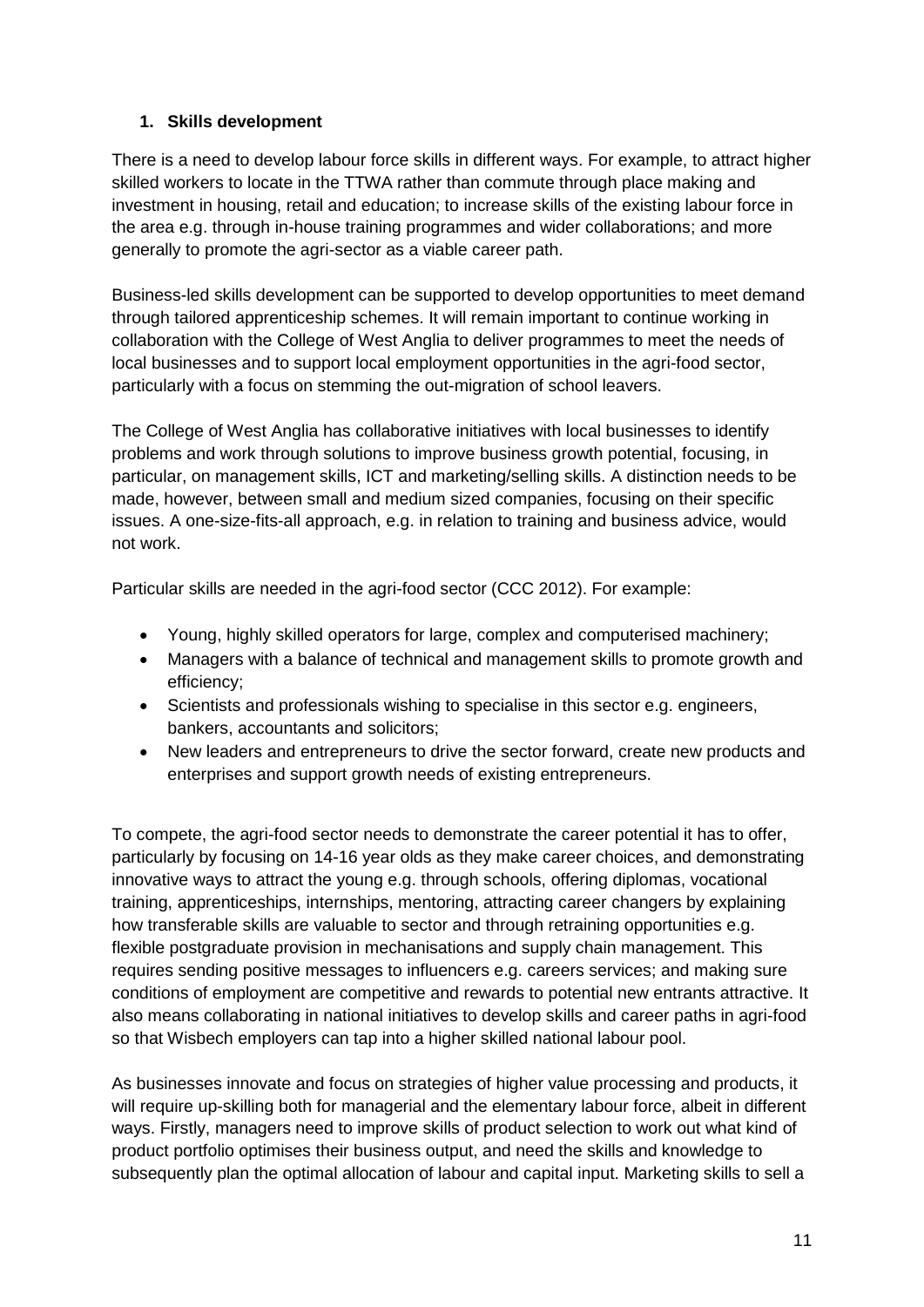newly introduced product or promote a new area of the business will be also required. Even elementary workers need to learn new routines in the introduction of new high-valued products – for example, new ways of cultivating, fertilising, watering, using pesticides, harvesting and/or feeding new kinds of animals and there needs to be awareness of training opportunities. In addition, the government/EU subsidies that can be received by participating in various environmental protection schemes might increase the agricultural GVA, although this requires skills and knowledge in examining the costs and benefits arising from the schemes.

## **2. Business support**

The Wisbech TTWA would benefit from a stronger business network and greater support for local business development. The existing business network for agri-food is weak but if strengthened would help to disseminate funding and investment opportunities, to share knowledge and innovation, and to signpost businesses to support and advice on business issues such as marketing.

Business networking could be strengthened through FDC, the Chamber of Commerce and representative bodies such as the Agricultural Industry Confederation, the Agriculture and Horticulture Development Board and representatives of small businesses. In order to innovate and grow, businesses need advice and support on practical farming and manufacturing solutions and an awareness of available opportunities.

There are also opportunities to develop mutual economic benefits with agri-food businesses in neighbouring districts and to engage and work more effectively together. Wisbech requires better branding and national networking to promote the area as a suitable location for multinational companies and nationals. A focus on establishing a stronger brand image of the agri-food sector and in particular the competitive strengths of the Wisbech area is recommended. But there also needs to be support for small and medium enterprises which can provide sustainable growth and employment without the risk of future large scale disinvestment.

Non-agricultural business development by farms should also be encouraged for a sustainable agricultural sector in the Wisbech TTWA, such business includes, among others, tourism related to wildlife/greenery, machinery rental, renewable energy and bio-science related particularly hybrid agricultural products. Business activity within one traditionally categorised sector can perhaps only achieve limited growth. Multi-sectoral activities may be important, for example, agriculture and tourism; food-manufacturing and other manufacturing/tourism; and retail and service/tourism.

## **3. Support for innovation**

More could be done to share and disseminate the latest innovations. Knowledge and research generated through developments supported regionally e.g. through The Eastern England Agri-Tech Growth Initiative or nationally e.g. through the Agricultural Technologies Strategy, needs mechanisms to ensure it reaches businesses in the Wisbech TTWA. This information can be disseminated through existing channels e.g. the Agriculture and Horticulture Development Board and by engaging with cooperatives which reach a large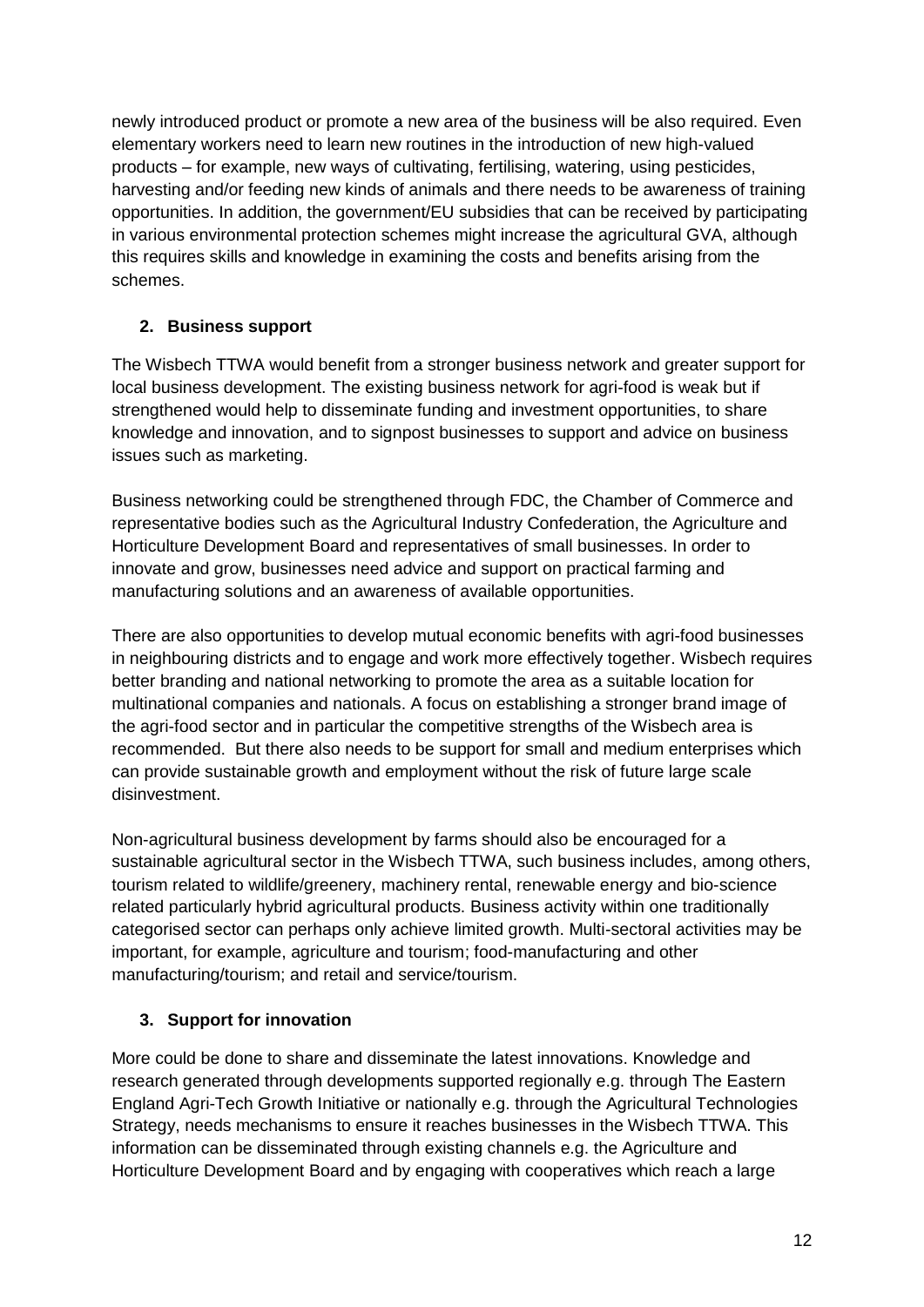number of growers. CCC/FDC could act as network brokers to develop and promote these existing methods of knowledge dissemination and to make sure they are aware of new developments.

## **4. Engaging with wider government initiatives**

Support is needed to ensure that businesses in the Wisbech TTWA are engaged in wider initiatives such as the Eastern England Agri-Tech Growth Initiative, particularly with an agritech centre locating to the area. Few stakeholders consulted during the research were aware of it. There is a need to raise awareness and to ensure that there is a strong local voice so that the area is represented within it and therefore can benefit from the initiative.

The initiative will bring together leading agriculture, research, science and technology assets in the East of England with the aim of strengthening a nationally significant new cluster that brings a global reach and impetus to the emerging UK agri-tech sector.

The initiative aims to boost growth by:

- Supporting the development, application and commercialisation of new technology in the food and agriculture industry, through new market and supply chain development.
- Enabling essential skills development.
- Establishing a new cluster that puts the UK at the forefront of global challenges facing the food and agriculture sector.
- Providing loans for local small and medium sized enterprises (SMEs) in specialist food-related sectors and industries.
- Creating innovation support for micro-enterprises that are currently unable to access support via existing schemes, such as the Growth Accelerator.
- Reviewing opportunities to create a private sector network for the agri-tech cluster in the East of England to help broker investments.

The national Agricultural Technologies Strategy (DEFRA, 2013b) sets out a range of key actions, including:

- A £90 million government investment in world class Centres for Agricultural Innovation with additional investment from industry. The centres will support the wide-scale adoption of innovation and technology across key sectors, technologies and skills in the food and farming supply chain. This includes up to £10 million for a Centre for Agricultural Informatics and Metrics of Sustainability which will use data from farms, laboratories and retailers to drive innovation.
- Creating a £70 million Agri-Tech Catalyst to help new agricultural technologies bridge the so called 'valley of death' between the lab and the marketplace. Co-funded with industry, the catalyst will specifically support SMEs. The investment includes £10 million to support the transfer of technology and new products to developing countries.
- The creation of an industry Leadership Council to unify the agriculture technology sector and make the UK more internationally competitive.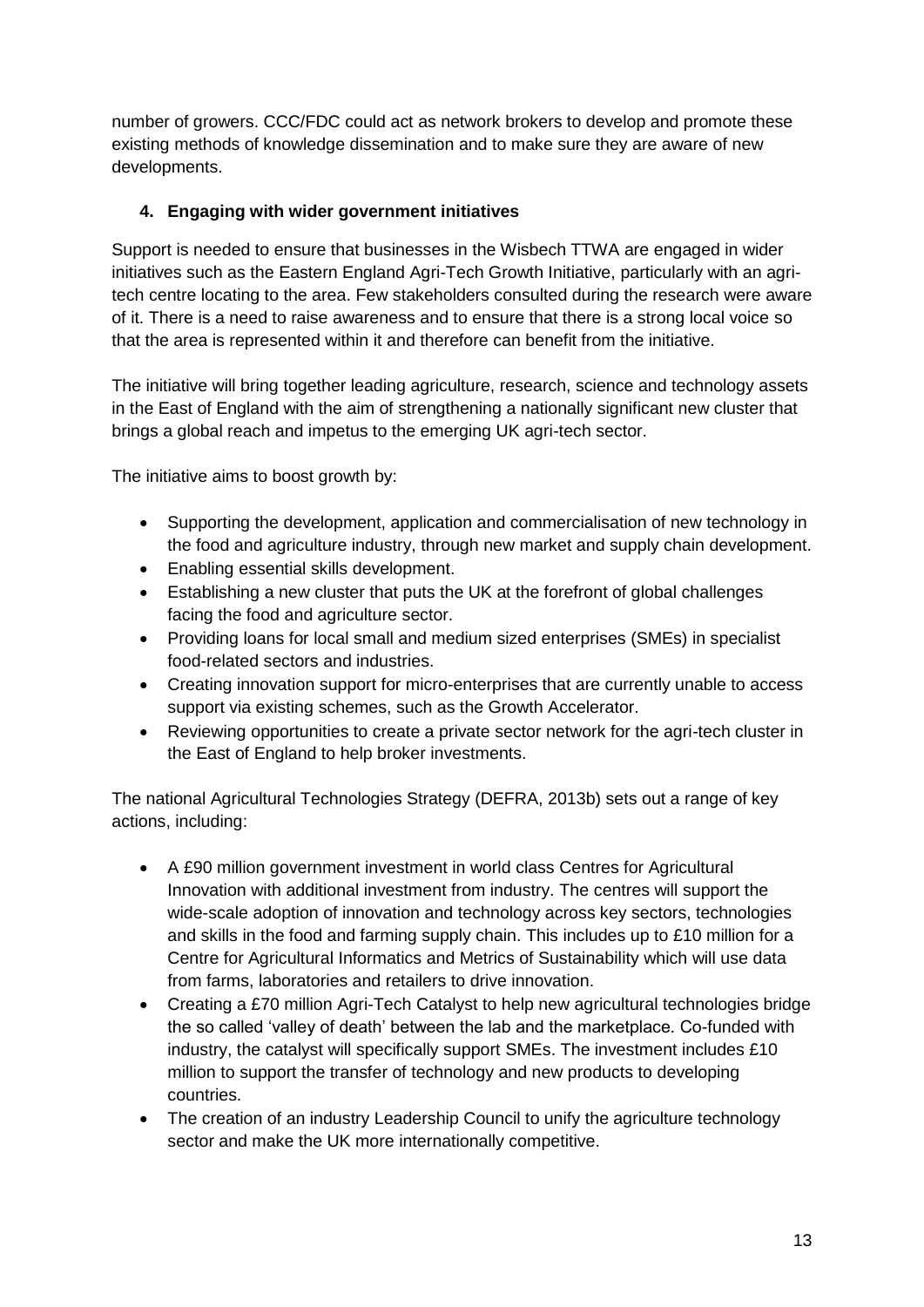• The recruitment of a new UK Trade and Investment (UKTI) agri-tech team to boost exports and overseas investment in the UK's agricultural technologies.

Businesses in the Wisbech TTWA need to be linked into a network of information and knowledge exchange to ensure they are aware of developments through such initiatives and others such as those emerging from the national Agricultural Technologies Strategy and changes in legislation.

### **5. Providing the best environment for investment**

Continued lobbying for investment in infrastructure provision e.g. to upgrade the A47 and install a rail link to March is important as it underpins economic growth, enabling better access to markets for both businesses and employment opportunities for local residents. This is a matter for the public sector (not only at the local authority level but also the national level). But the private sector could engage in collective campaigning or lobbying for investment/redevelopment.

There needs to be continued investment in social infrastructure provision. These placemaking strategies to improve the quality of the living environment include providing a strong residential offer in order to attract and retain a skilled workforce. If the economy is to continue to grow then investment in retail, hospitality and leisure industries is essential not only to help support the economy but also to create vibrancy which will attract talent and further investment.

There is a need for a greater variety of employment space to accommodate a range of new businesses as a way to diversify the local economy. This may require an increase in the allocation of employment land to help support future growth opportunities. A supportive flexible planning approach can be encouraged through identifying and providing suitable land and premises and fast tracking planning applications for large scale development.